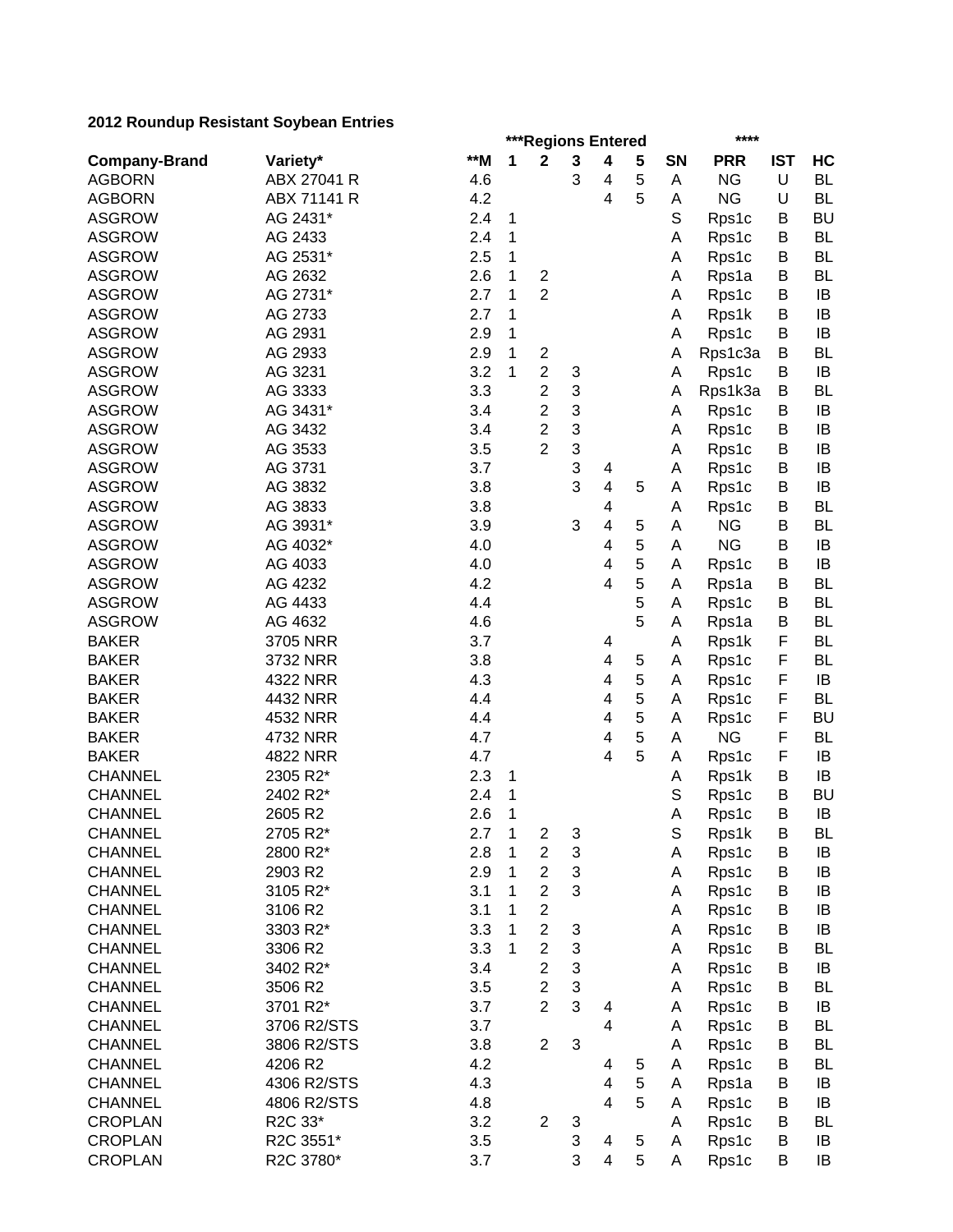|                      |                 |     | ****<br>***Regions Entered |                         |   |                         |   |             |            |            |           |
|----------------------|-----------------|-----|----------------------------|-------------------------|---|-------------------------|---|-------------|------------|------------|-----------|
| <b>Company-Brand</b> | Variety*        | **M | 1                          | $\mathbf 2$             | 3 | 4                       | 5 | SN          | <b>PRR</b> | <b>IST</b> | HC        |
| <b>CROPLAN</b>       | R2C 3822*       | 3.8 |                            |                         | 3 | 4                       | 5 | A           | <b>NG</b>  | B          | <b>BL</b> |
| <b>CROPLAN</b>       | R2C 4391*       | 4.3 |                            |                         |   | 4                       | 5 | Α           | Seg1c      | B          | IB        |
| <b>DAIRYLAND</b>     | DSR-2105 R2Y    | 2.1 | 1                          | $\mathbf 2$             |   |                         |   | S           | Rps1k      | B          | IB        |
| <b>DAIRYLAND</b>     | DSR-2411 R2Y    | 2.4 | 1                          | $\overline{2}$          |   |                         |   | S           | Rps1c      | B          | <b>BU</b> |
| <b>DAIRYLAND</b>     | DSR-2880 R2Y    | 2.8 | 1                          | $\overline{2}$          |   |                         |   | Α           | Rps1c      | B          | IB        |
| <b>DAIRYLAND</b>     | DSR-2995 R2Y    | 2.9 | 1                          | $\overline{2}$          |   |                         |   | Α           | Rps1c      | B          | IB        |
| <b>DAIRYLAND</b>     | DSR-3232 R2Y*   | 3.4 | 1                          | $\overline{2}$          | 3 |                         |   | Α           | Rps1c      | B          | IB        |
| <b>DAIRYLAND</b>     | DSR-3703 R2Y*   | 3.7 |                            |                         | 3 |                         |   | Α           | Rps1c      | B          | <b>BL</b> |
| <b>DAIRYLAND</b>     | DSR-3980 R2Y*   | 3.9 |                            |                         | 3 |                         |   | Α           | Rps1c      | B          | IB        |
| <b>DERAEDT</b>       | 2088 NR2Y*      | 2.0 | 1                          | $\overline{c}$          |   |                         |   | R?          | Rps1c      | B          | IB        |
| <b>DERAEDT</b>       | 2123 RR*        | 2.1 | 1                          | $\overline{2}$          |   |                         |   | $\mathbb S$ | <b>NG</b>  | B          | <b>BL</b> |
| <b>DERAEDT</b>       | 2404 R2Y*       | 2.4 | 1                          | $\overline{2}$          |   |                         |   | $\mathbb S$ | Rps1c      | B          | <b>BU</b> |
| <b>DERAEDT</b>       | 2523 RR*        | 2.5 | 1                          | $\overline{2}$          |   |                         |   | $\mathbb S$ | <b>NG</b>  | B          | <b>BL</b> |
| DYNA-GRO             | 31RY45          | 4.5 |                            |                         |   |                         | 5 | Α           | Rps1c      | Α          | <b>BL</b> |
| DYNA-GRO             | 32RY39          | 3.9 |                            |                         | 3 |                         |   | Α           | Rps1c      | A          | IB        |
| DYNA-GRO             | 34RY36          | 3.6 |                            |                         | 3 |                         |   | Α           | Rps1c      | A          | IB        |
| DYNA-GRO             | 36C44*          | 4.4 |                            |                         |   |                         | 5 | A           | <b>NG</b>  | Α          | <b>BL</b> |
| DYNA-GRO             | 36RY38          | 3.8 |                            |                         | 3 | 4                       |   | Α           | Rps1c      | A          | IB        |
| DYNA-GRO             | 37RY33          | 3.3 |                            | $\overline{2}$          | 3 |                         |   | Α           | Rps1c      | A          | IB        |
| DYNA-GRO             | 37RY47*         | 4.7 |                            |                         |   |                         | 5 | S           | Rps1c      | A          | <b>BL</b> |
| DYNA-GRO             | 39RY43          | 4.3 |                            |                         |   | 4                       | 5 | Α           | Rps1c      | Α          | IB        |
| DYNA-GRO             | S 31RY93        | 3.1 |                            | $\overline{\mathbf{c}}$ |   |                         |   | Α           | Rps1c      | A          | IB        |
| DYNA-GRO             | S 35RY83        | 3.5 |                            | $\overline{2}$          | 3 |                         |   | Α           | Rps1c      | Α          | IB        |
| DYNA-GRO             | S 38RY63        | 3.8 |                            |                         |   | 4                       |   | Α           | Rps1c      | A          | <b>BL</b> |
| DYNA-GRO             | S 39RY33        | 3.9 |                            |                         |   | 4                       |   | A           | Rps1c      | A          | IB        |
| DYNA-GRO             | S 44RS93        | 4.4 |                            |                         |   | 4                       | 5 | Α           | Rps1c      | А          | <b>BU</b> |
| <b>EAGLE</b>         | ES 4777 RR*     | 4.7 |                            |                         |   |                         | 5 | Α           | ?          | B          | <b>BL</b> |
| <b>EAGLE</b>         | ES 4818 RR*     | 4.8 |                            |                         |   |                         | 5 | A           | ?          | B          | BL        |
| <b>EAGLE</b>         | ES 4998 RR*     | 4.9 |                            |                         |   |                         | 5 | R?          | Rps1c      | В          | BL        |
| <b>FS HISOY</b>      | <b>HS 24A01</b> | 2.4 | 1                          |                         |   |                         |   | S           | Rps1c      | B          | <b>BU</b> |
| <b>FS HISOY</b>      | <b>HS 24A12</b> | 2.4 | 1                          |                         |   |                         |   | A           | Rps1c      | В          | <b>BL</b> |
| <b>FS HISOY</b>      | <b>HS 25A22</b> | 2.5 | 1                          |                         |   |                         |   | Α           | Rps1c      | B          | <b>BU</b> |
| <b>FS HISOY</b>      | <b>HS 27A12</b> | 2.7 | 1                          | $\overline{2}$          |   |                         |   | Α           | <b>NG</b>  | B          | <b>BL</b> |
| <b>FS HISOY</b>      | HS 28A02*       | 2.8 | 1                          | $\overline{2}$          |   |                         |   | Α           | Rps1c      | B          | IB        |
| <b>FS HISOY</b>      | <b>HS 29A12</b> | 2.9 | $\mathbf 1$                | $\boldsymbol{2}$        |   |                         |   | A           | Rps1k      | B          | IB        |
| <b>FS HISOY</b>      | <b>HS 29A22</b> | 2.9 | $\mathbf 1$                | $\overline{\mathbf{c}}$ |   |                         |   | Α           | Rps1k      | B          | IB        |
| <b>FS HISOY</b>      | <b>HS 30A22</b> | 3.1 | 1                          | $\overline{\mathbf{c}}$ |   |                         |   | A           | Rps1c      | B          | IB        |
| <b>FS HISOY</b>      | HS 31A02*       | 3.1 |                            | $\overline{2}$          | 3 |                         |   | A           | Rps1c      | B          | IB        |
| <b>FS HISOY</b>      | HS 33A02*       | 3.3 |                            | $\overline{2}$          | 3 |                         |   | Α           | Rps1c      | B          | IB        |
| <b>FS HISOY</b>      | <b>HS 33A22</b> | 3.3 |                            | $\overline{\mathbf{c}}$ | 3 |                         |   | A           | Rps1c      | B          | <b>BL</b> |
| <b>FS HISOY</b>      | HS 34A12*       | 3.4 |                            | $\overline{c}$          | 3 |                         |   | Α           | Rps1c      | B          | IB        |
| <b>FS HISOY</b>      | <b>HS 34A22</b> | 3.4 |                            | $\overline{2}$          | 3 |                         |   | A           | Rps1c      | B          | IB        |
| <b>FS HISOY</b>      | <b>HS 35A22</b> | 3.5 |                            |                         | 3 |                         |   | Α           | Rps1c      | Β          | <b>BL</b> |
| <b>FS HISOY</b>      | <b>HS 36A12</b> | 3.6 |                            |                         | 3 | 4                       |   | Α           | Rps1c      | Β          | IB        |
| <b>FS HISOY</b>      | <b>HS 37A22</b> | 3.7 |                            |                         | 3 | 4                       |   | A           | Rps1k      | B          | <b>BU</b> |
| <b>FS HISOY</b>      | HS 38A02*       | 3.8 |                            |                         | 3 | 4                       |   | A           | Rps1c      | В          | IB        |
| <b>FS HISOY</b>      | <b>HS 38A22</b> | 3.8 |                            |                         | 3 | 4                       |   | Α           | <b>NG</b>  | B          | BL        |
| <b>FS HISOY</b>      | <b>HS 39A12</b> | 3.9 |                            |                         | 3 | 4                       |   | Α           | Rps1c      | В          | IB        |
| <b>FS HISOY</b>      | <b>HS 39A22</b> | 3.9 |                            |                         | 3 | 4                       |   | Α           | <b>NG</b>  | В          | IB        |
| <b>FS HISOY</b>      | <b>HS 40A22</b> | 4.0 |                            |                         | 3 | $\overline{\mathbf{4}}$ | 5 | Α           | <b>NG</b>  | B          | <b>BU</b> |
| <b>FS HISOY</b>      | HS 42A12*       | 4.2 |                            |                         |   |                         | 5 | Α           | Seg1c      | B          | IB        |
| <b>FS HISOY</b>      | <b>HS 43A22</b> | 4.3 |                            |                         |   |                         | 5 | Α           | Rps1k      | B          | <b>BL</b> |
|                      |                 |     |                            |                         |   |                         |   |             |            |            |           |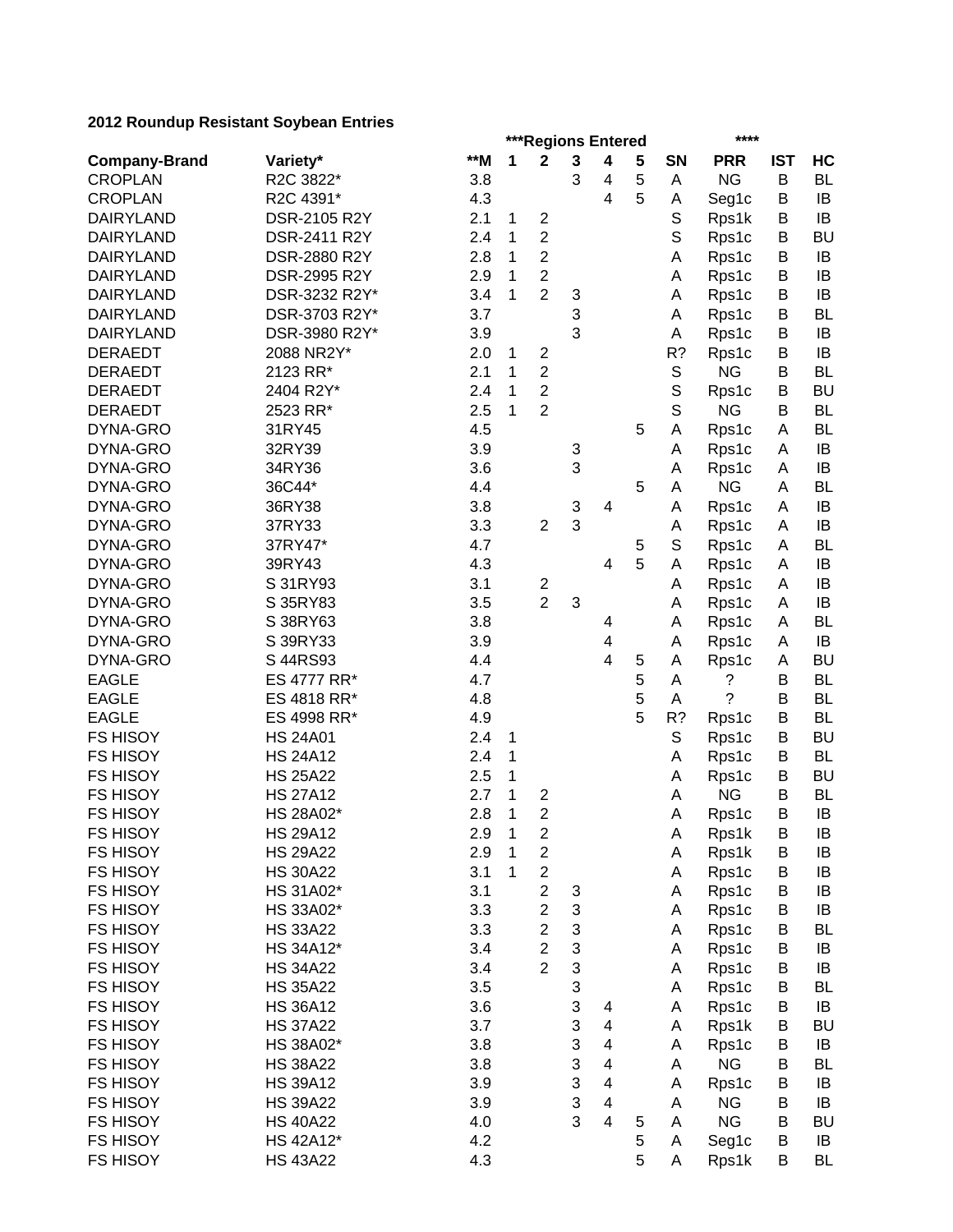|                      | ZUTZ KOUHUUP KESISTAHT OOYDEAH LIITIES |     |   | ***Regions Entered      |              |                         | **** |             |            |            |           |
|----------------------|----------------------------------------|-----|---|-------------------------|--------------|-------------------------|------|-------------|------------|------------|-----------|
| <b>Company-Brand</b> | Variety*                               | **M | 1 | $\mathbf 2$             | $\mathbf{3}$ | 4                       | 5    | <b>SN</b>   | <b>PRR</b> | <b>IST</b> | HC        |
| <b>FS HISOY</b>      | <b>HS 44A22</b>                        | 4.4 |   |                         |              |                         | 5    | Α           | Rps1c      | B          | <b>BU</b> |
| <b>FS HISOY</b>      | HS 45A12*                              | 4.5 |   |                         |              |                         | 5    | Α           | Rps1c      | B          | <b>BL</b> |
| <b>FS HISOY</b>      | <b>HS 47A12</b>                        | 4.7 |   |                         |              |                         | 5    | Α           | Rps1c      | B          | <b>BL</b> |
| <b>FS HISOY</b>      | <b>HS 47A22</b>                        | 4.7 |   |                         |              |                         | 5    | Α           | Rps1k      | B          | <b>BL</b> |
| <b>FS HISOY</b>      | <b>HS 48A22</b>                        | 4.8 |   |                         |              |                         | 5    | Α           | <b>NG</b>  | B          | <b>BL</b> |
| <b>G2 GENETICS</b>   | 1381                                   | 3.7 |   | $\overline{c}$          | 3            | 4                       |      | Α           | Rps1k      | B          | <b>BL</b> |
| <b>G2 GENETICS</b>   | 1272                                   | 2.7 | 1 | $\overline{c}$          |              |                         |      | $\mathbb S$ | Rps1k      | B          | <b>BL</b> |
| <b>G2 GENETICS</b>   | 1311                                   | 3.1 | 1 | $\overline{2}$          | 3            |                         |      | Α           | Rps1k      | B          | <b>BR</b> |
| <b>G2 GENETICS</b>   | 1421                                   | 4.2 |   |                         | 3            | 4                       | 5    | A           | Rps1k      | B          | <b>BL</b> |
| <b>G2 GENETICS</b>   | 1491                                   | 4.9 |   |                         |              |                         | 5    | A           | Rps1k      | B          | <b>BL</b> |
| <b>G2 GENETICS</b>   | 7243                                   | 2.4 | 1 |                         |              |                         |      | Α           | Rps1k      | B          | <b>BR</b> |
| <b>G2 GENETICS</b>   | 7250                                   | 2.5 | 1 |                         |              |                         |      | B           | Rps1k      | F          | <b>BR</b> |
| <b>G2 GENETICS</b>   | 7270                                   | 2.7 | 1 | 2                       |              |                         |      | Α           | Rps1k      | F          | <b>BL</b> |
| <b>G2 GENETICS</b>   | 7273                                   | 2.7 | 1 | $\overline{c}$          |              |                         |      | Α           | Rps1k      | B          | IB        |
| <b>G2 GENETICS</b>   | 7286                                   | 2.8 | 1 | $\overline{2}$          |              |                         |      | Α           | Rps1c      | B          | <b>BL</b> |
| <b>G2 GENETICS</b>   | 7290                                   | 2.9 | 1 | $\overline{2}$          |              |                         |      | Α           | Rps1k      | F          | <b>BL</b> |
| <b>G2 GENETICS</b>   | 7310                                   | 3.1 | 1 | $\overline{2}$          | 3            |                         |      | Α           | Rps1k      | F          | <b>BR</b> |
| <b>G2 GENETICS</b>   | 7323                                   | 3.2 | 1 | $\overline{2}$          | 3            |                         |      | Α           | Rps1k      | B          | <b>BL</b> |
| <b>G2 GENETICS</b>   | 7334                                   | 3.3 | 1 | $\overline{2}$          | 3            |                         |      | Α           | Rps1k      | B          | <b>BR</b> |
| <b>G2 GENETICS</b>   | 7342                                   | 3.4 |   | $\overline{2}$          | 3            |                         |      | Α           | Rps1a      | F          | <b>BR</b> |
| <b>G2 GENETICS</b>   | 7362                                   | 3.6 |   | $\overline{2}$          | 3            | 4                       |      | A           | <b>NG</b>  | F          | <b>BL</b> |
| <b>G2 GENETICS</b>   | 7373                                   | 3.7 |   | $\overline{2}$          | 3            | 4                       |      | Α           | Rps1k      | F          | <b>BL</b> |
| <b>G2 GENETICS</b>   | 7382                                   | 3.8 |   | $\overline{2}$          | 3            | 4                       |      | Α           | Rps1k      | F          | <b>BL</b> |
| <b>G2 GENETICS</b>   | 7390                                   | 3.9 |   |                         | 3            | 4                       | 5    | A           | Rps1k      | F          | BL        |
| <b>G2 GENETICS</b>   | 7393                                   | 3.9 |   |                         | 3            | 4                       | 5    | A           | Rps1c      | В          | BL        |
| <b>G2 GENETICS</b>   | 7420                                   | 4.2 |   |                         | 3            | 4                       | 5    | A           | Rps1k      | F          | BL        |
| <b>G2 GENETICS</b>   | 7442                                   | 4.4 |   |                         |              | 4                       | 5    | A           | Rps1k      | F          | BL        |
| <b>GATEWAY</b>       | 3R2-381*                               | 3.8 |   |                         |              | 4                       | 5    | A           | Rps1c      | F          | BL        |
| <b>GATEWAY</b>       | 4R2-471*                               | 4.7 |   |                         |              | 4                       | 5    | A           | Rps1c      | F          | <b>BL</b> |
| <b>GATEWAY</b>       | 4R2S-460*                              | 4.6 |   |                         |              | 4                       | 5    | S           | Seg1c      | F          | <b>BL</b> |
| <b>GREAT HEART</b>   | GT-339 CR2*                            | 3.3 |   | 2                       | 3            |                         |      | Α           | Rps1c      | F          | IB        |
| <b>GREAT HEART</b>   | GT-362 CR2*                            | 3.6 |   | $\overline{c}$          | 3            | 4                       |      | Α           | Rps1c      | F          | IB        |
| <b>GREAT HEART</b>   | GT-373 CR2*                            | 3.7 |   | $\overline{2}$          | 3            | 4                       |      | Α           | ?          | F          | <b>BL</b> |
| <b>GREAT HEART</b>   | GT-387 CR2*                            | 3.8 |   |                         | 3            | 4                       | 5    | Α           | Rps1c      | F          | IB        |
| <b>GREAT HEART</b>   | GT-390 CR2*                            | 3.9 |   | $\overline{2}$          | 3            | 4                       |      | Α           | <b>NG</b>  | F          | IB        |
| <b>GREAT HEART</b>   | GT-402 CR2*                            | 4.0 |   |                         | 3            | 4                       | 5    | Α           | <b>NG</b>  | F          | IB        |
| <b>GREAT HEART</b>   | GT-427 CR2*                            | 4.2 |   |                         | 3            | $\overline{\mathbf{4}}$ | 5    | Α           | Rps1c      | F          | IB        |
| <b>GREAT HEART</b>   | GT-447 CR2*                            | 4.4 |   |                         |              | 4                       | 5    | A           | Rps1c      | F          | <b>BL</b> |
| <b>GREAT HEART</b>   | GT-460 CR2*                            | 4.6 |   |                         |              | $\overline{4}$          | 5    | Α           | Rps1k3a    | F          | BL        |
| <b>GREAT LAKES</b>   | GL 2019 RR2*                           | 2.0 | 1 |                         |              |                         |      | A           | Rps1c      | В          | IB        |
| <b>GREAT LAKES</b>   | GL 2069 RR2*                           | 2.0 | 1 |                         |              |                         |      | A           | Rps1k      | В          | <b>BU</b> |
| <b>GREAT LAKES</b>   | GL 2289 RR2*                           | 2.2 | 1 |                         |              |                         |      | A           | Rps1c      | В          | IB        |
| <b>GREAT LAKES</b>   | GL 2345 RR2*                           | 2.3 | 1 |                         |              |                         |      | S           | Rps1c      | В          | <b>BU</b> |
| <b>GREAT LAKES</b>   | GL 2569 RR2*                           | 2.5 | 1 | $\overline{\mathbf{c}}$ |              |                         |      | Α           | Rps1c      | В          | <b>BL</b> |
| <b>GREAT LAKES</b>   | GL 2739 RR2*                           | 2.7 | 1 | $\overline{\mathbf{c}}$ |              |                         |      | A           | Rps1c      | B          | IB        |
| <b>GREAT LAKES</b>   | GL 2949 RR2*                           | 2.9 | 1 | $\overline{2}$          | 3            |                         |      | Α           | Rps1c      | B          | IB        |
| <b>GREAT LAKES</b>   | GL 3069 RR2*                           | 3.0 |   | $\overline{c}$          | 3            |                         |      | Α           | Rps1c      | B          | IB        |
| <b>GREAT LAKES</b>   | GL 3159 RR2*                           | 3.1 |   | $\overline{c}$          | 3            |                         |      | Α           | <b>NG</b>  | B          | <b>BL</b> |
| <b>GREAT LAKES</b>   | GL 3289 RR2*                           | 3.2 |   | $\overline{c}$          | 3            |                         |      | Α           | Rps1c      | B          | IB        |
| <b>GREAT LAKES</b>   | GL 3429 RR2*                           | 3.4 |   | $\overline{c}$          | 3            | 4                       |      | A           | Rps1c      | B          | IB        |
| <b>GREAT LAKES</b>   | GL 3609 RR2*                           | 3.6 |   | $\overline{c}$          | 3            | 4                       |      | A           | Rps1c      | B          | <b>BL</b> |
| <b>GREAT LAKES</b>   | GL 3729 RR2*                           | 3.7 |   | $\overline{2}$          | 3            | $\overline{\mathbf{4}}$ |      | Α           | Rps1k      | B          | IB        |
|                      |                                        |     |   |                         |              |                         |      |             |            |            |           |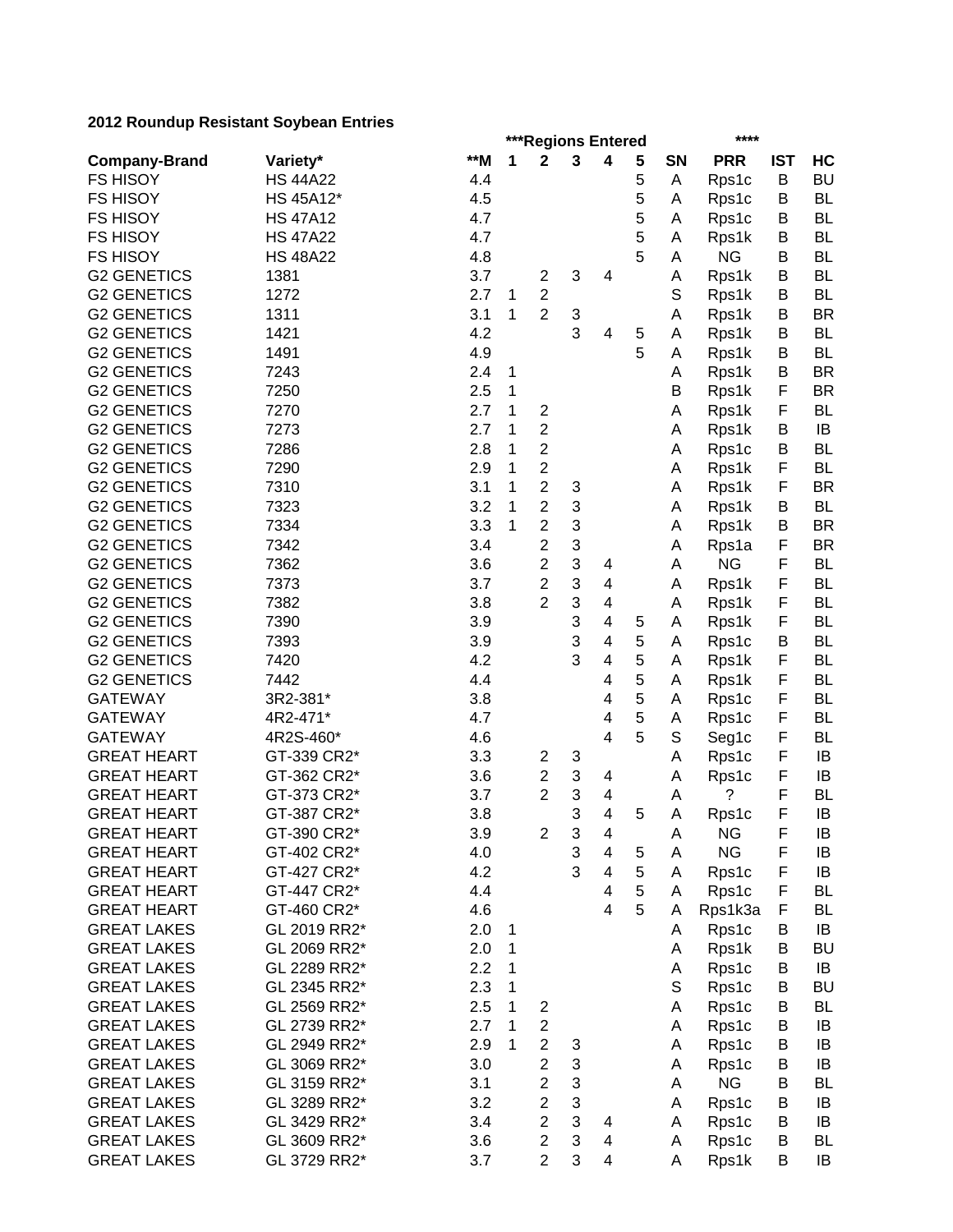|                          |              |     | **** |                         |             |                              |   |           |                  |            |           |
|--------------------------|--------------|-----|------|-------------------------|-------------|------------------------------|---|-----------|------------------|------------|-----------|
| <b>Company-Brand</b>     | Variety*     | **M | 1    | $\mathbf 2$             | $\mathbf 3$ | 4                            | 5 | <b>SN</b> | <b>PRR</b>       | <b>IST</b> | HC        |
| <b>GREAT LAKES</b>       | GL 3879 RR2* | 3.8 |      |                         | 3           | 4                            |   | Α         | Rps1c            | B          | IB        |
| <b>GREAT LAKES</b>       | GL 4039 RR2* | 4.0 |      |                         | 3           | $\overline{\mathbf{4}}$      |   | Α         | Rps1a            | B          | <b>BL</b> |
| <b>GREAT LAKES</b>       | GL 4209 RR2* | 4.2 |      |                         |             | 4                            |   | Α         | Seg1c            | B          | IB        |
| <b>GREEN VALLEY SEED</b> | GV 363       | 3.6 |      |                         | 3           |                              |   | Α         | Rps1c            | B          | IB        |
| <b>GREEN VALLEY SEED</b> | GV 383       | 3.8 |      |                         | 3           |                              |   | Α         | Rps1c            | B          | IB        |
| <b>GREEN VALLEY SEED</b> | GV 393       | 3.9 |      |                         | 3           |                              |   | Α         | Rps1a            | B          | <b>BR</b> |
| <b>HOFFMAN</b>           | H 38-12 CR2  | 3.8 |      |                         |             | 4                            | 5 | Α         | Rps1a            | B          | <b>BL</b> |
| <b>HOFFMAN</b>           | H 42-12 CR2  | 4.2 |      |                         |             | 4                            | 5 | A         | <b>NG</b>        | B          | <b>BL</b> |
| <b>HOFFMAN</b>           | H 43-11 CR2* | 4.3 |      |                         |             | $\overline{\mathbf{4}}$      | 5 | Α         | Rps1k            | B          | BL        |
| <b>HOFFMAN</b>           | H 45-12 CR2  | 4.5 |      |                         |             | $\overline{4}$               | 5 | Α         | Rps1a            | B          | BL        |
| <b>HUBNER</b>            | EXP 3512*    | 3.5 |      |                         | 3           |                              |   | Α         | Rps1c            | A          | IB        |
| <b>HUBNER</b>            | H 34-12 R2   | 3.4 |      |                         | 3           |                              |   | Α         | Rps1c            | A          | IB        |
| <b>HUBNER</b>            | H 36-12 R2   | 3.6 |      |                         | 3           |                              |   | Α         | Rps1c            | A          | IB        |
| <b>HUBNER</b>            | H 37-10 R2*  | 3.7 |      |                         | 3           |                              |   | Α         | Rps1c            | A          | IB        |
| <b>HUBNER</b>            | H 38-10 R2*  | 3.8 |      |                         | 3           |                              |   | Α         | Rps1c            | U          | IB        |
| <b>HUGHES</b>            | 454          | 2.4 | 1    |                         |             |                              |   | Α         | <b>NG</b>        | В          | BL        |
| <b>HUGHES</b>            | 555          | 2.5 | 1    |                         |             |                              |   | Α         | <b>NG</b>        | В          | BL        |
| <b>HUGHES</b>            | 777          | 2.7 | 1    |                         |             |                              |   | Α         | Rps1c            | В          | <b>BL</b> |
| <b>JGL</b>               | 260 CA*      | 2.6 | 1    | $\overline{c}$          | 3           |                              |   | Α         | <b>NG</b>        | В          | <b>BU</b> |
| <b>JGL</b>               | 282 CA*      | 2.8 | 1    | $\overline{2}$          | 3           |                              |   | A         | <b>NG</b>        | B          | <b>BU</b> |
| <b>KRUGER</b>            | K2-1901      | 1.9 | 1    |                         |             |                              |   | Α         | Rps1c            | B          | IB        |
| <b>KRUGER</b>            | K2-1902      | 1.9 | 1    |                         |             |                              |   | Α         | Seg1k1c          | B          | <b>BL</b> |
| <b>KRUGER</b>            | K2-2002      | 2.0 | 1    |                         |             |                              |   | Α         | Rps1c            | B          | <b>BL</b> |
| <b>KRUGER</b>            | K2-2102      | 2.1 | 1    |                         |             |                              |   | Α         | Rps1c            | B          | IB        |
| <b>KRUGER</b>            | K2-2301      | 2.3 | 1    | $\mathbf 2$             |             |                              |   | S         | Rps1c            | B          | <b>BU</b> |
| <b>KRUGER</b>            | K2-2303      | 2.3 | 1    | $\overline{2}$          |             |                              |   | Α         | <b>NG</b>        | B          | <b>BR</b> |
| <b>KRUGER</b>            | K2-2401      | 2.4 | 1    | $\overline{c}$          |             |                              |   | Α         | Rps1c            | B          | IB        |
| <b>KRUGER</b>            | K2-2503      | 2.5 | 1    | $\overline{2}$          | 3           |                              |   | Α         | Rps1c            | B          | <b>BU</b> |
| <b>KRUGER</b>            | K2-2602      | 2.6 | 1    | $\overline{2}$          | 3           |                              |   | Α         | Seg1k3a          | B          | <b>BR</b> |
| <b>KRUGER</b>            | K2-2704      | 2.7 | 1    | $\overline{2}$          | 3           |                              |   | Α         | <b>NG</b>        | B          | <b>BL</b> |
| <b>KRUGER</b>            | K2-2803      | 2.8 | 1    | $\overline{2}$          | 3           |                              |   | Α         | Rps1c            | B          | IB        |
| <b>KRUGER</b>            | K2-2904      | 2.9 | 1    | $\overline{2}$          | 3           |                              |   | Α         | Rps1k            | B          | IB        |
| <b>KRUGER</b>            | K2-3103      | 3.1 | 1    | $\overline{2}$          | 3           |                              |   | Α         | Rps1c            | B          | IB        |
| <b>KRUGER</b>            | K2-3104      | 3.2 | 1    | $\overline{2}$          | 3           |                              |   | Α         | Rps1c            | B          | IB        |
| <b>KRUGER</b>            | K2-3203      | 3.2 | 1    | 2                       | 3           |                              |   | Α         |                  | B          | BL        |
| <b>KRUGER</b>            | K2-3402      | 3.4 | 1    | $\overline{\mathbf{c}}$ | 3           |                              |   | Α         | Rps1c<br>Rps1c   | B          | IB        |
| <b>KRUGER</b>            | K2-3701      | 3.6 |      | $\overline{c}$          | 3           | 4<br>4                       | 5 | Α         | Rps1c            | B          | IB        |
| <b>KRUGER</b>            | K2-3802      | 3.8 |      | $\overline{c}$          | 3           | $\overline{\mathbf{4}}$      | 5 |           | Rps1c            | B          | IB        |
| <b>KRUGER</b>            | K2-3803      | 3.8 |      | $\overline{c}$          | 3           | 4                            | 5 | A<br>Α    |                  | B          | <b>BL</b> |
| <b>KRUGER</b>            | K2-3804      | 3.8 |      | $\overline{2}$          | 3           | $\overline{\mathbf{4}}$      | 5 |           | Rps1c            | B          | <b>BL</b> |
| <b>KRUGER</b>            | K2-3902      | 3.9 |      | $\overline{2}$          | 3           | $\overline{\mathbf{4}}$      | 5 | Α         | Rps1c<br>Seg1c1a | B          | <b>BL</b> |
| <b>KRUGER</b>            | K2-4102      | 4.1 |      |                         | 3           | $\overline{\mathbf{4}}$      | 5 | Α         |                  | B          | BL        |
| <b>KRUGER</b>            | K2-4202      | 4.2 |      |                         | 3           | $\overline{\mathbf{4}}$      | 5 | Α         | Rps1a            |            |           |
|                          |              |     |      |                         |             |                              | 5 | Α         | Rps1a            | B          | IB        |
| <b>KRUGER</b>            | K2-4303      | 4.3 |      |                         |             | $\overline{\mathbf{4}}$      | 5 | A         | Rps1c            | B<br>B     | <b>BL</b> |
| <b>KRUGER</b>            | K2-4502      | 4.5 |      |                         |             | 4<br>$\overline{\mathbf{4}}$ | 5 | Α         | Rps1c            |            | <b>BL</b> |
| <b>KRUGER</b>            | K2-4702      | 4.7 |      |                         |             |                              |   | Α         | Rps1c            | B          | IB        |
| <b>KRUGER</b>            | K2-4801      | 4.7 |      |                         |             | $\overline{\mathbf{4}}$      | 5 | Α         | Rps1c            | В          | <b>BL</b> |
| <b>KRUGER</b>            | K-249 RR*    | 2.4 | 1    | $\overline{\mathbf{c}}$ |             |                              |   | Α         | <b>NG</b>        | U          | IB        |
| <b>LEWIS</b>             | 282 R2       | 2.8 |      | $\overline{c}$          |             |                              |   | Α         | Rps1c            | Α          | IB        |
| <b>LEWIS</b>             | 333 R2       | 3.3 |      | $\overline{\mathbf{c}}$ |             |                              |   | Α         | Rps1c            | Α          | BL        |
| <b>LEWIS</b>             | 351 R2       | 3.5 |      | $\overline{2}$          | 3           |                              |   | Α         | Rps1c            | Α          | IB        |
| LEWIS                    | 381 R2       | 3.8 |      |                         | 3           | 4                            |   | Α         | Rps1c            | A          | IB        |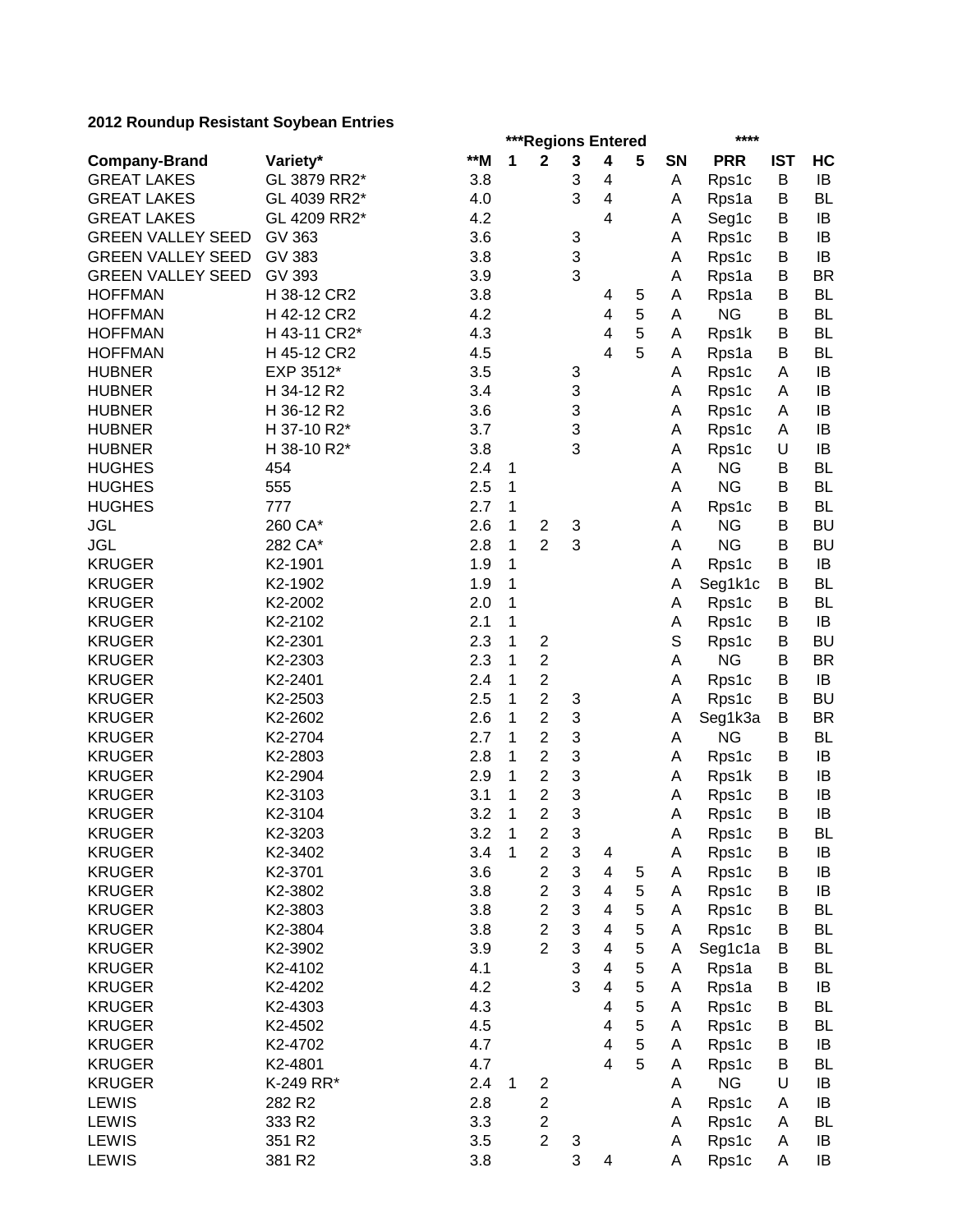|                      |                     |       | ***Regions Entered<br>**** |                         |   |                |   |             |            |            |           |  |
|----------------------|---------------------|-------|----------------------------|-------------------------|---|----------------|---|-------------|------------|------------|-----------|--|
| <b>Company-Brand</b> | Variety*            | $**M$ | 1                          | 2                       | 3 | 4              | 5 | <b>SN</b>   | <b>PRR</b> | <b>IST</b> | HC        |  |
| LEWIS                | 383 R2              | 3.8   |                            |                         | 3 | 4              |   | Α           | Rps1c      | A          | <b>BL</b> |  |
| <b>LEWIS</b>         | 392 R <sub>2</sub>  | 3.9   |                            |                         | 3 |                |   | Α           | Rps1c      | A          | IB        |  |
| <b>LEWIS</b>         | 412 R <sub>2</sub>  | 4.1   |                            |                         | 3 | 4              |   | Α           | Rps1a      | A          | <b>BL</b> |  |
| <b>LEWIS</b>         | 423 R2              | 4.2   |                            |                         |   | 4              |   | Α           | <b>NG</b>  | A          | IB        |  |
| <b>LEWIS</b>         | 441 R2              | 4.4   |                            |                         |   | 4              |   | Α           | Rps1c      | A          | IB        |  |
| <b>LEWIS</b>         | 452 R2*             | 4.5   |                            |                         |   | 4              |   | Α           | Rps1c      | A          | <b>BL</b> |  |
| <b>LG SEEDS</b>      | C 2500 R2*          | 2.5   | 1                          |                         |   |                |   | Α           | Rps3a      | A          | <b>BR</b> |  |
| LG SEEDS             | C 2688 R2*          | 2.6   | 1                          | $\overline{c}$          |   |                |   | Α           | Rps1c      | Α          | IB        |  |
| LG SEEDS             | C 2835 R2*          | 2.8   | 1                          | $\overline{2}$          |   |                |   | Α           | Rps1c      | Α          | IB        |  |
| LG SEEDS             | C 3044 R2*          | 3.0   | 1                          | $\overline{2}$          |   |                |   | Α           | Rps1c      | A          | IB        |  |
| LG SEEDS             | C 3466 R2*          | 3.4   |                            | $\overline{2}$          | 3 |                |   | Α           | Rps1c      | A          | IB        |  |
| LG SEEDS             | C 3770 R2*          | 3.7   |                            |                         | 3 | 4              | 5 | Α           | Rps1c      | Α          | IB        |  |
| LG SEEDS             | C 3989 R2*          | 3.8   |                            |                         | 3 | $\overline{4}$ | 5 | Α           | Rps1c      | Α          | IB        |  |
| <b>MARTIN</b>        | M 125 RR*           | 2.5   |                            |                         | 3 |                |   | S           | <b>NG</b>  | В          | BL        |  |
| <b>MARTIN</b>        | M 132 NR2Y          | 3.2   |                            |                         | 3 |                |   | A           | Rps1c      | В          | IB        |  |
| <b>MARTIN</b>        | M 134 NR2Y*         | 3.4   |                            |                         | 3 |                |   | Α           | Rps1k      | U          | <b>BL</b> |  |
| <b>MARTIN</b>        | M 27 NR2Y*          | 2.7   |                            |                         | 3 |                |   | Α           | Rps1c      | В          | <b>BL</b> |  |
| <b>MARTIN</b>        | M 30 NR2Y           | 3.0   |                            |                         | 3 |                |   | Α           | Rps1k      | B          | <b>BU</b> |  |
| <b>MARTIN</b>        | <b>M 36 NR2Y</b>    | 3.6   |                            |                         | 3 |                |   | Α           | Rps1k      | B          | <b>BL</b> |  |
| <b>MARTIN</b>        | <b>M 38 NRR</b>     | 3.8   |                            |                         | 3 |                |   | Α           | Rps1k      | U          | <b>BL</b> |  |
| <b>MARTIN</b>        | M 435 NRR*          | 3.5   |                            |                         | 3 |                |   | Α           | Rps1k      | U          | IB        |  |
| <b>MERSCHMAN</b>     | APACHE 1124RR2Y     | 2.4   | 1                          | $\overline{c}$          |   |                |   | S           | Rps1c      | A          | <b>BU</b> |  |
| <b>MERSCHMAN</b>     | ARTHUR 1331RR2Y     | 3.1   |                            | $\overline{c}$          | 3 |                |   | Α           | Rps1c      | Α          | IB        |  |
| <b>MERSCHMAN</b>     | CHEROKEE 1329RR2Y   | 2.9   | 1                          | $\overline{2}$          | 3 |                |   | Α           | Rps1k      | Α          | IB        |  |
| <b>MERSCHMAN</b>     | COOLIDGE 1234RR2Y   | 3.4   |                            | $\overline{2}$          | 3 |                |   | Α           | Rps1c      | A          | IB        |  |
| <b>MERSCHMAN</b>     | DENVER 1341RR2Y     | 4.1   |                            |                         |   | 4              | 5 | Α           | <b>NG</b>  | Α          | IB        |  |
| <b>MERSCHMAN</b>     | GARFIELD 1337RR2Y   | 3.7   |                            | $\overline{c}$          | 3 |                |   | Α           | Rps1k      | A          | <b>BU</b> |  |
| <b>MERSCHMAN</b>     | HOOVER 1333RR2Y     | 3.3   |                            | $\overline{2}$          | 3 |                |   | Α           | Rps1c      | Α          | <b>BL</b> |  |
| <b>MERSCHMAN</b>     | HOUSTON 1344RR2Y    | 4.4   |                            |                         |   | 4              | 5 | Α           | Rps1c      | Α          | <b>BU</b> |  |
| <b>MERSCHMAN</b>     | KENNEDY 1036RR2Y    | 3.6   |                            | $\overline{2}$          | 3 |                |   | Α           | <b>NG</b>  | A          | M         |  |
| <b>MERSCHMAN</b>     | MEMPHIS 1243RR2Y    | 4.3   |                            |                         |   | 4              | 5 | Α           | Rps1c      | A          | IB        |  |
| <b>MERSCHMAN</b>     | MOHAWK 1128RR2Y     | 2.8   | 1                          | $\overline{2}$          |   |                |   | Α           | <b>NG</b>  | A          | <b>BL</b> |  |
| <b>MERSCHMAN</b>     | MOHEGAN 1222RR2Y    | 2.2   | 1                          |                         |   |                |   | Α           | Rps1k      | A          | IB        |  |
| <b>MERSCHMAN</b>     | NASHVILLE 1347RR2Y  | 4.7   |                            |                         |   | 4              | 5 | Α           | Rps1c      | A          | IB        |  |
| <b>MERSCHMAN</b>     | NAVAHO 1220RR2Y     | 2.0   | 1                          |                         |   |                |   | Α           | Rps1c      | A          | BL        |  |
| <b>MERSCHMAN</b>     | PHOENIX 1245RR2Y    | 4.5   |                            |                         |   | 4              | 5 | Α           | Rps1c      | A          | BL        |  |
| <b>MERSCHMAN</b>     | SHAWNEE 1226RR2Y    | 2.6   | $\mathbf{1}$               | $\overline{\mathbf{c}}$ |   |                |   | Α           | Rps1k      | Α          | IB        |  |
| <b>MERSCHMAN</b>     | WASHINGTON 1336RR2Y | 3.6   |                            | $\overline{c}$          | 3 |                |   | A           | Rps1c      | Α          | <b>BL</b> |  |
| <b>MONIER</b>        | M 2739 R2*          | 2.7   |                            | $\overline{2}$          |   |                |   | Α           | Rps1c      | B          | <b>BU</b> |  |
| <b>MONIER</b>        | M 3393 R2           | 3.3   |                            | $\overline{2}$          |   |                |   | Α           | Rps1k      | B          | <b>BL</b> |  |
| <b>MUNSON</b>        | 8223 R2Y            | 2.2   | 1                          |                         |   |                |   | S           | Rps1c      | B          | <b>BR</b> |  |
| <b>MUNSON</b>        | 8242 R2Y            | 2.4   | 1                          |                         |   |                |   | $\mathbb S$ | Rps1c      | U          | <b>BU</b> |  |
| <b>MUNSON</b>        | 8263 R2Y            | 2.6   | 1                          |                         |   |                |   | Α           | Rps1c      | B          | <b>BU</b> |  |
| <b>MUNSON</b>        | 8281 R2Y            | 2.8   | 1                          | 2                       |   |                |   | Α           | <b>NG</b>  | B          | IB        |  |
| <b>MUNSON</b>        | 8303 R2Y            | 3.0   |                            | $\overline{2}$          | 3 |                |   | Α           | Seg1k      | В          | <b>BU</b> |  |
| <b>MUNSON</b>        | 8323 R2Y            | 3.2   |                            | $\overline{2}$          | 3 |                |   | Α           | HRps3a     | В          | IB        |  |
| <b>MUNSON</b>        | 8328 RR             | 3.2   |                            | $\overline{2}$          | 3 |                |   | Α           | Rps1c      | В          | IB        |  |
| <b>MUNSON</b>        | 8343 R2Y*           | 3.4   |                            | $\overline{2}$          | 3 |                |   | Α           | Rps1k      | B          | <b>BL</b> |  |
| <b>MUNSON</b>        | 8363 R2Y*           | 3.6   |                            | $\overline{2}$          | 3 |                |   | Α           | Rps1c      | В          | IB        |  |
| <b>MUNSON</b>        | 8373 R2Y*           | 3.7   |                            | $\overline{2}$          | 3 |                |   | Α           | Rps1c      | B          | IB        |  |
| <b>MYCOGEN</b>       | 5B241 R2*           | 2.4   | 1                          |                         |   |                |   | S           | Rps1c      | B          | <b>BL</b> |  |
| <b>MYCOGEN</b>       | 5N284 R2*           | 2.8   |                            | $\overline{c}$          |   |                |   | Α           | Rps1c      | B          | IB        |  |
|                      |                     |       |                            |                         |   |                |   |             |            |            |           |  |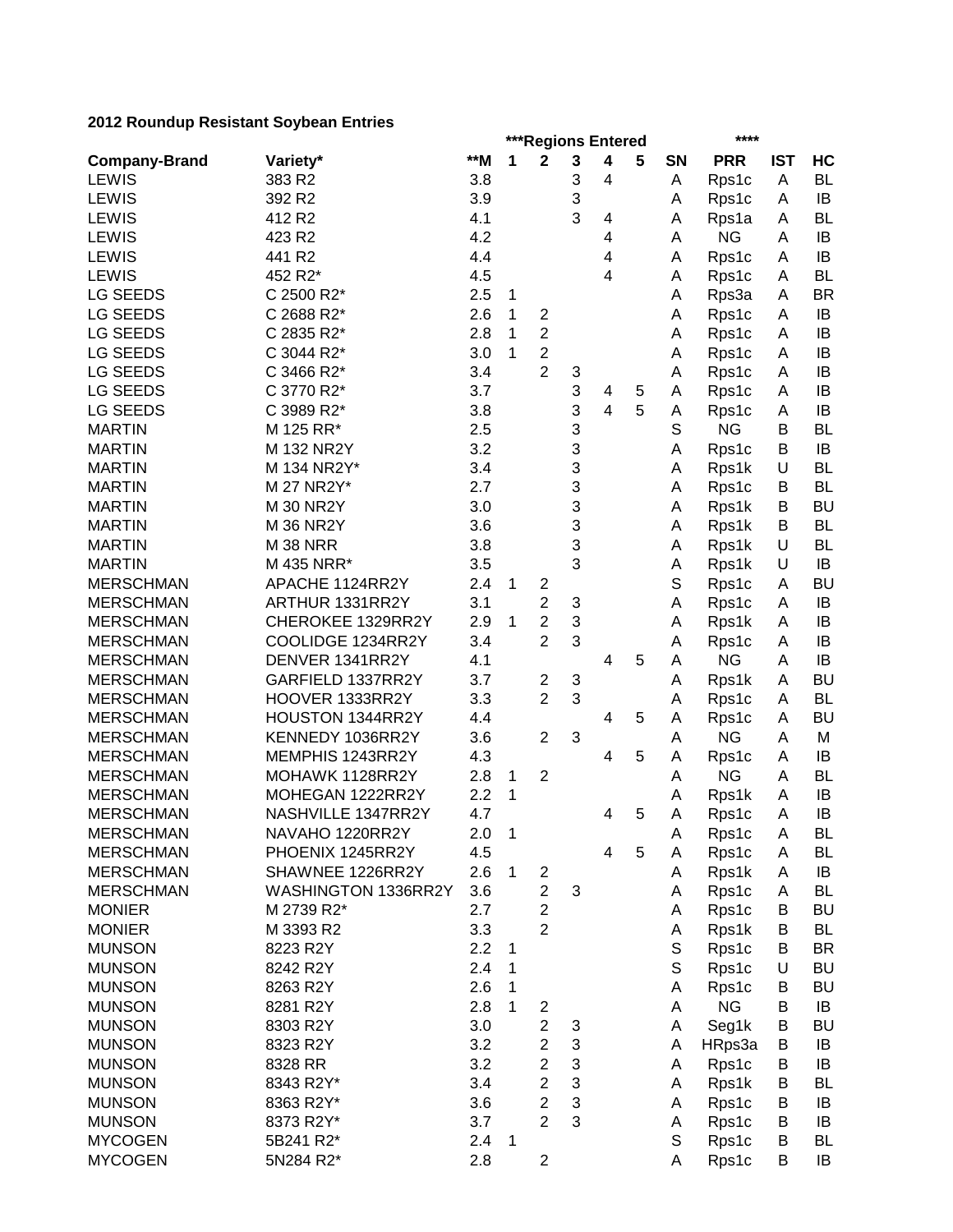|                                 | ZUTZ KOUHUUP KESISTAHT OOYDEAH LIITIES |     |             | ***Regions Entered                        |                           |                | **** |             |            |            |           |
|---------------------------------|----------------------------------------|-----|-------------|-------------------------------------------|---------------------------|----------------|------|-------------|------------|------------|-----------|
| <b>Company-Brand</b>            | Variety*                               | **M | 1           | $\mathbf 2$                               | 3                         | 4              | 5    | <b>SN</b>   | <b>PRR</b> | <b>IST</b> | HC        |
| <b>MYCOGEN</b>                  | 5N324 R2*                              | 3.2 |             | $\overline{2}$                            |                           |                |      | Α           | Rps1c      | B          | IB        |
| <b>MYCOGEN</b>                  | 5N342 R2*                              | 3.4 |             |                                           | 3                         |                |      | Α           | Rps1c      | B          | IB        |
| <b>MYCOGEN</b>                  | 5N360 R2*                              | 3.6 |             |                                           | 3                         |                |      | Α           | Rps1c      | B          | IB        |
| <b>MYCOGEN</b>                  | 5N385 R2*                              | 3.8 |             |                                           |                           | 4              |      | Α           | Rps1c      | B          | IB        |
| <b>MYCOGEN</b>                  | 5N431 R2*                              | 4.3 |             |                                           |                           | 4              |      | Α           | Rps1c      | B          | IB        |
| <b>NK</b>                       | S 23-P8*                               | 2.3 | 1           | $\boldsymbol{2}$                          |                           |                |      | Α           | Rps1k      | B          | IB        |
| <b>NK</b>                       | S 24-K2*                               | 2.4 | 1           | $\overline{2}$                            |                           |                |      | $\mathbb S$ | Rps1c      | B          | <b>BU</b> |
| <b>NK</b>                       | S 25-T8*                               | 2.5 | 1           | $\overline{2}$                            |                           |                |      | Α           | Rps1k      | B          | <b>BL</b> |
| <b>NK</b>                       | S 27-H6*                               | 2.7 | 1           | $\overline{c}$                            |                           |                |      | Α           | Rps1a      | B          | <b>BL</b> |
| <b>NK</b>                       | S 29-V2*                               | 2.9 | 1           | $\overline{2}$                            |                           |                |      | Α           | Rps1c      | B          | IB        |
| <b>NK</b>                       | S 30-E9*                               | 3.0 | 1           | $\overline{2}$                            |                           |                |      | Α           | Rps1c      | B          | IB        |
| <b>NK</b>                       | S 34-N3*                               | 3.4 | 1           | $\overline{2}$                            | 3                         |                |      | Α           | Rps1c      | B          | IB        |
| <b>NK</b>                       | S 37-B1*                               | 3.7 |             |                                           | 3                         | 4              |      | Α           | Rps1c      | B          | <b>BU</b> |
| <b>NK</b>                       | S 38-H8*                               | 3.8 |             |                                           |                           | 4              |      | Α           | Rps1c      | B          | <b>BL</b> |
| <b>NK</b>                       | S 39-U2*                               | 3.9 |             |                                           | 3                         | 4              | 5    | А           | <b>NG</b>  | B          | <b>BL</b> |
| <b>PFISTER</b>                  | 26R24*                                 | 2.6 | $\mathbf 1$ |                                           |                           |                |      | Α           | <b>NG</b>  | B          | <b>BL</b> |
| <b>PFISTER</b>                  | 28R21*                                 | 2.8 | 1           |                                           |                           |                |      | Α           | Rps1c      | B          | IB        |
| <b>PFISTER</b>                  | 30R22*                                 | 3.2 |             | $\overline{\mathbf{c}}$                   |                           |                |      | Α           | Rps1k      | B          | <b>BL</b> |
| <b>PFISTER</b>                  | 34R20*                                 | 3.4 |             | $\overline{c}$                            | 3                         |                |      | Α           | Rps1c      | B          | IB        |
| <b>PFISTER</b>                  | 37R28*                                 | 3.7 |             | $\overline{c}$                            | $\ensuremath{\mathsf{3}}$ |                |      | Α           | Rps1c      | B          | <b>BL</b> |
| <b>PFISTER</b>                  | 38R25*                                 | 3.8 |             | $\overline{2}$                            | 3                         | 4              |      | Α           | Rps1c      | B          | IB        |
| <b>PFISTER</b>                  | 43R29*                                 | 4.3 |             |                                           | 3                         | 4              | 5    | Α           | Rps1c      | B          | IB        |
| <b>PFISTER</b>                  | 45R23*                                 | 4.5 |             |                                           |                           | 4              | 5    | Α           | Rps1c      | B          | BL        |
| <b>PFISTER</b>                  | 47R22*                                 | 4.7 |             |                                           |                           | 4              | 5    | Α           | Rps1c      | B          | IB        |
| <b>POWER PLUS</b>               | 23Z1                                   | 2.3 | 1           |                                           |                           |                |      | A           | Rps1c      | B          | <b>BR</b> |
| <b>POWER PLUS</b>               | 25G3                                   | 2.5 | 1           |                                           |                           |                |      | B           | Rps1k      | B          | <b>BR</b> |
| <b>POWER PLUS</b>               | 28J0*                                  | 2.8 | 1           |                                           |                           |                |      | A           |            | B          | <b>BL</b> |
| POWER PLUS                      | 28V2                                   | 2.8 |             |                                           |                           |                |      |             | Rps1k      |            | G         |
| POWER PLUS                      | 32K0                                   | 3.2 |             | $\overline{\mathbf{c}}$<br>$\overline{c}$ |                           |                |      | Α           | Rps1k      | В<br>B     | BL        |
| POWER PLUS                      | 34B9*                                  | 3.4 |             |                                           |                           |                |      | Α           | Rps1k      | B          | <b>BR</b> |
|                                 |                                        |     |             |                                           | 3                         |                |      | Α           | Rps1k      | B          | IB        |
| POWER PLUS<br><b>POWER PLUS</b> | 36C0*                                  | 3.6 |             |                                           | 3                         |                |      | Α           | Rps1k      |            |           |
|                                 | 36J3                                   | 3.6 |             |                                           | 3                         | 4              |      | Α           | Rps1k      | B          | <b>BU</b> |
| <b>POWER PLUS</b>               | 37T1                                   | 3.7 |             |                                           | 3                         | 4              |      | Α           | Rps1k      | B          | <b>BL</b> |
| <b>POWER PLUS</b>               | 38D2                                   | 3.8 |             |                                           | 3                         | 4              |      | Α           | Rps1k      | B          | <b>BL</b> |
| POWER PLUS                      | 39B3                                   | 3.9 |             |                                           | 3                         | 4              |      | Α           | Rps1k      | В          | BL        |
| POWER PLUS                      | 41F9*                                  | 4.1 |             |                                           |                           | 4              |      | Α           | Rps1k      | B          | IB        |
| POWER PLUS                      | 43D1                                   | 4.3 |             |                                           |                           | $\overline{4}$ | 5    | Α           | <b>NG</b>  | B          | BL        |
| <b>PROHARVEST</b>               | 2635 CR2Y*                             | 2.6 | $\mathbf 1$ | $\overline{c}$                            |                           |                |      | Α           | Rps1c      | B          | IB        |
| <b>PROHARVEST</b>               | 2850 CR2Y*                             | 2.8 | 1           | $\overline{\mathbf{c}}$                   |                           |                |      | Α           | <b>NG</b>  | В          | BL        |
| <b>PROHARVEST</b>               | 2866 CR2Y*                             | 2.8 | 1           | $\overline{2}$                            | 3                         |                |      | Α           | <b>NG</b>  | В          | <b>BL</b> |
| <b>PROHARVEST</b>               | 2939 CRR*                              | 2.9 |             | $\overline{c}$                            |                           |                |      | Α           | Rps1c      | B          | IB        |
| <b>PROHARVEST</b>               | 2950 CR2Y*                             | 2.9 | 1           | $\overline{c}$                            | 3                         |                |      | Α           | <b>NG</b>  | В          | IB        |
| <b>PROHARVEST</b>               | 3066 CR2Y*                             | 3.0 |             | $\overline{2}$                            | 3                         |                |      | Α           | Rps1c      | В          | IB        |
| <b>PROHARVEST</b>               | 3135 CR2Y*                             | 3.1 |             | $\overline{c}$                            | 3                         |                |      | Α           | Rps1c      | В          | IB        |
| <b>PROHARVEST</b>               | 3266 CR2Y*                             | 3.2 |             | $\overline{c}$                            | 3                         |                |      | A           | Rps1c      | B          | <b>BU</b> |
| <b>PROHARVEST</b>               | 3329 CRR*                              | 3.3 |             | $\overline{2}$                            | 3                         |                |      | A           | Rps1c      | B          | IB        |
| <b>PROHARVEST</b>               | 3466 CR2Y*                             | 3.4 |             | $\overline{2}$                            | $\ensuremath{\mathsf{3}}$ |                |      | A           | Rps1c      | B          | IB        |
| <b>PROHARVEST</b>               | 3735 CR2Y*                             | 3.7 |             | $\overline{c}$                            | 3                         | 4              |      | A           | Rps1c      | B          | IB        |
| <b>PROHARVEST</b>               | 3866 CR2Y*                             | 3.8 |             | $\overline{2}$                            | 3                         | 4              |      | Α           | Rps1c      | B          | IB        |
| <b>RENK</b>                     | RS 210 NR2*                            | 2.1 |             | $\overline{2}$                            |                           |                |      | A           | Rps1c      | U          | IB        |
| <b>RENK</b>                     | <b>RS 213 NR2</b>                      | 2.1 | $\mathbf 1$ |                                           |                           |                |      | A           | Rps1c      | U          | IB        |
| <b>RENK</b>                     | RS 241 R2                              | 2.4 | $\mathbf 1$ | $\overline{c}$                            |                           |                |      | S           | Rps1c      | U          | <b>BU</b> |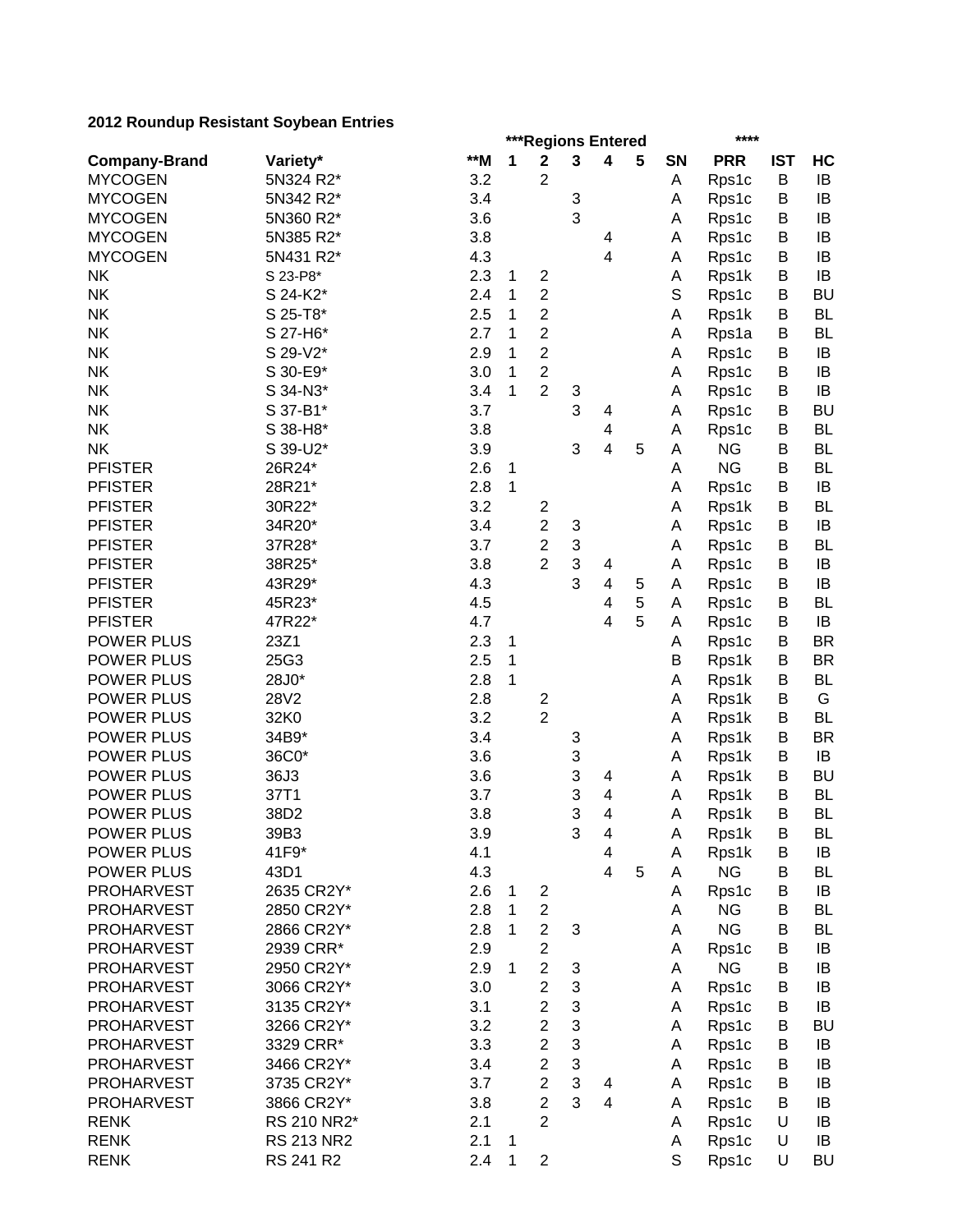| zu iz Kodnaap Resistant Obybean Enthes |                   |     |              | ***Regions Entered               |        |                         |   |             | ****       |            |           |  |  |
|----------------------------------------|-------------------|-----|--------------|----------------------------------|--------|-------------------------|---|-------------|------------|------------|-----------|--|--|
| <b>Company-Brand</b>                   | Variety*          | **M | 1            | $\mathbf 2$                      | 3      | 4                       | 5 | <b>SN</b>   | <b>PRR</b> | <b>IST</b> | HC        |  |  |
| <b>RENK</b>                            | <b>RS 259 NRR</b> | 2.5 | 1            |                                  |        |                         |   | Α           | <b>NG</b>  | F          | <b>BL</b> |  |  |
| <b>RENK</b>                            | RS 263 NR2        | 2.6 | 1            | $\overline{2}$                   |        |                         |   | Α           | Rps1k      | $\cup$     | IB        |  |  |
| <b>RENK</b>                            | <b>RS 272 NR2</b> | 2.7 | 1            | $\overline{2}$                   |        |                         |   | Α           | Rps1c      | F          | IB        |  |  |
| <b>RENK</b>                            | RS 283 NR2*       | 2.8 |              | 2                                |        |                         |   | Α           | Rps1c      | $\cup$     | <b>BU</b> |  |  |
| <b>RENK</b>                            | <b>RS 323 NR2</b> | 3.2 |              | $\overline{2}$                   |        |                         |   | Α           | Rps1c      | U          | <b>BL</b> |  |  |
| <b>ROESCHLEY</b>                       | 2125 CRR2         | 2.1 | 1            |                                  |        |                         |   | Α           | Rps1k      | B          | <b>BU</b> |  |  |
| <b>ROESCHLEY</b>                       | 2425 CRR2         | 2.4 | 1            |                                  |        |                         |   | Α           | <b>NG</b>  | B          | <b>BR</b> |  |  |
| <b>ROESCHLEY</b>                       | 2615 CRR2*        | 2.6 | 1            | $\overline{2}$                   |        |                         |   | Α           | Rps1c      | B          | IB        |  |  |
| <b>ROESCHLEY</b>                       | 2815 CRR2*        | 2.8 | 1            | $\overline{2}$                   |        |                         |   | Α           | Rps1k      | B          | <b>BL</b> |  |  |
| <b>ROESCHLEY</b>                       | 2825 CRR2         | 2.8 |              | $\overline{c}$                   |        |                         |   | A           | <b>NG</b>  | B          | <b>BL</b> |  |  |
| <b>ROESCHLEY</b>                       | 3007 CRR2*        | 3.0 |              | $\overline{2}$                   |        |                         |   | Α           | Rps1c      | B          | IB        |  |  |
| <b>ROESCHLEY</b>                       | 3195 CRR2*        | 3.1 |              | $\overline{c}$                   |        |                         |   | Α           | Rps1k      | B          | IB        |  |  |
| <b>STEYER</b>                          | 2701 R2*          | 2.8 | 1            | $\overline{c}$                   | 3      |                         |   | A           | <b>NG</b>  | A          | IB        |  |  |
| <b>STEYER</b>                          | 2702 R2*          | 2.7 | 1            | $\overline{2}$                   |        |                         |   | A           | Rps1c      | A          | IB        |  |  |
| <b>STEYER</b>                          | 2801 R2*          | 2.8 | 1            | $\overline{2}$                   |        |                         |   | Α           | Rps1c      | A          | <b>BR</b> |  |  |
| <b>STEYER</b>                          | 2803 R2*          | 2.8 | 1            | $\overline{c}$                   |        |                         |   | Α           | Rps1c      | A          | <b>BU</b> |  |  |
| <b>STEYER</b>                          | 3001 R2*          | 3.0 | 1            | $\overline{c}$                   |        |                         |   | Α           | Rps1c      | A          | IB        |  |  |
| <b>STEYER</b>                          | 3204 R2*          | 3.2 |              | $\overline{2}$                   | 3      |                         |   | Α           | Rps1c      | A          | IB        |  |  |
| <b>STEYER</b>                          | 3401 R2*          | 3.4 |              | $\overline{c}$                   | 3      | 4                       |   | Α           | Rps1c      | Α          | IB        |  |  |
| <b>STEYER</b>                          | 3404 R2*          | 3.4 |              | $\overline{2}$                   | 3      | 4                       |   | Α           | Rps1c      | A          | IB        |  |  |
| <b>STEYER</b>                          | 3501 R2*          | 3.5 |              | $\overline{c}$                   | 3      | 4                       |   |             | Rps1c      |            | IB        |  |  |
| <b>STEYER</b>                          | 3603 R2*          | 3.6 |              | $\overline{c}$                   | 3      | 4                       |   | Α           |            | A          | IB        |  |  |
| <b>STEYER</b>                          | 3802 R2*          | 3.8 |              | $\overline{2}$                   | 3      | 4                       |   | Α           | Rps1c      | A          | IB        |  |  |
| <b>STEYER</b>                          | 3803 R2*          | 3.8 |              | $\overline{2}$                   | 3      | $\overline{\mathbf{4}}$ |   | Α           | Rps1c      | A          | IB        |  |  |
| <b>STEYER</b>                          |                   | 3.9 |              | $\overline{2}$                   | 3      |                         |   | A           | Rps1c      | A          | IB        |  |  |
|                                        | 3901 R2*          |     |              |                                  |        | 4                       |   | Α           | Rps1c      | A          | <b>BL</b> |  |  |
| <b>STEYER</b>                          | 3902 R2           | 3.9 |              |                                  |        | 4                       |   | A           | <b>NG</b>  | A          |           |  |  |
| <b>STEYER</b>                          | 4001 R2*          | 4.0 |              | $\overline{2}$<br>$\overline{2}$ | 3<br>3 | 4                       |   | Α           | <b>NG</b>  | A          | BL        |  |  |
| <b>STEYER</b>                          | 4002 R2*          | 4.0 |              |                                  |        | $\overline{\mathbf{4}}$ |   | Α           | <b>NG</b>  | A          | BL        |  |  |
| <b>STINE</b>                           | 22RC62            | 2.2 | 1            | $\overline{c}$                   |        |                         |   | Α           | Rps1k      | B          | <b>BL</b> |  |  |
| <b>STINE</b>                           | 24RB00*           | 2.4 | 1            | $\mathbf 2$                      |        |                         |   | $\mathbb S$ | Rps1c      | B          | <b>BU</b> |  |  |
| <b>STINE</b>                           | 26RD02            | 2.6 | 1            | $\overline{c}$                   |        |                         |   | Α           | Rps1c      | U          | <b>BU</b> |  |  |
| <b>STINE</b>                           | 29RD22            | 2.9 | 1            | $\overline{2}$                   | 3      |                         |   | Α           | Rps1c      | B          | <b>BL</b> |  |  |
| <b>STINE</b>                           | 30RD02            | 3.0 | 1            | $\overline{2}$                   | 3      |                         |   | A           | Rps1k      | B          | IB        |  |  |
| <b>STINE</b>                           | 30RD22            | 3.0 | 1            | $\overline{2}$                   | 3      |                         |   | A           | Rps1c      | U          | <b>BU</b> |  |  |
| <b>STINE</b>                           | 33RD02            | 3.3 | $\mathbf{1}$ | $\overline{c}$                   | 3      |                         |   | А           | R?         | B          | <b>BU</b> |  |  |
| <b>STINE</b>                           | 3522-4            | 3.5 |              | $\boldsymbol{2}$                 |        |                         |   | Α           | Rps1c      | U          | IB        |  |  |
| <b>STINE</b>                           | 35RA02*           | 3.5 |              | $\overline{2}$                   | 3      |                         |   | Α           | <b>NG</b>  | B          | M         |  |  |
| <b>STINE</b>                           | 36RD02            | 3.6 |              |                                  | 3      |                         |   | Α           | Rps1c      | U          | <b>BU</b> |  |  |
| <b>STINE</b>                           | 37RC82*           | 3.7 |              | $\overline{2}$                   | 3      | 4                       | 5 | Α           | Rps1c      | B          | BL        |  |  |
| <b>STINE</b>                           | 37RD22            | 3.7 |              |                                  | 3      |                         |   | A           | Rps1k      | U          | <b>BU</b> |  |  |
| <b>STINE</b>                           | 38RD02            | 3.8 |              |                                  | 3      |                         |   | A           | Rps1k      | U          | <b>BU</b> |  |  |
| <b>STINE</b>                           | 40RC32*           | 4.0 |              |                                  | 3      | 4                       | 5 | A           | Rps1c      | B          | IB        |  |  |
| <b>STINE</b>                           | 40RD02            | 4.0 |              |                                  | 3      | $\overline{\mathbf{4}}$ |   | Α           | R?         | B          | IB        |  |  |
| <b>STINE</b>                           | 42RD02            | 4.2 |              |                                  |        | $\overline{4}$          | 5 | Α           | Rps1c      | U          | <b>BL</b> |  |  |
| <b>STINE</b>                           | 45RC32*           | 4.5 |              |                                  |        | 4                       | 5 | A           | Rps1k      | B          | IB        |  |  |
| <b>STINE</b>                           | 46RC32            | 4.6 |              |                                  |        |                         | 5 | Α           | Rps1k      | B          | <b>BL</b> |  |  |
| <b>STINE</b>                           | 47RC32            | 4.7 |              |                                  |        |                         | 5 | Α           | <b>NG</b>  | B          | IB        |  |  |
| STONE SEED GROUP                       | 2R2203            | 2.2 | 1            |                                  |        |                         |   | Α           | Rps1c      | B          | IB        |  |  |
| STONE SEED GROUP                       | 2R2502            | 2.5 | 1            |                                  |        |                         |   | S           | Rps1c      | B          | <b>BU</b> |  |  |
| STONE SEED GROUP                       | 2R2702*           | 2.7 | 1            |                                  |        |                         |   | Α           | Rps3a1k    | B          | <b>BR</b> |  |  |
| STONE SEED GROUP                       | 2R2801*           | 2.8 | 1            | $\overline{\mathbf{c}}$          |        |                         |   | A           | Rps1c      | B          | IB        |  |  |
| STONE SEED GROUP                       | 2R3001*           | 3.0 |              | $\overline{c}$                   |        |                         |   | Α           | Rps1c      | B          | IB        |  |  |